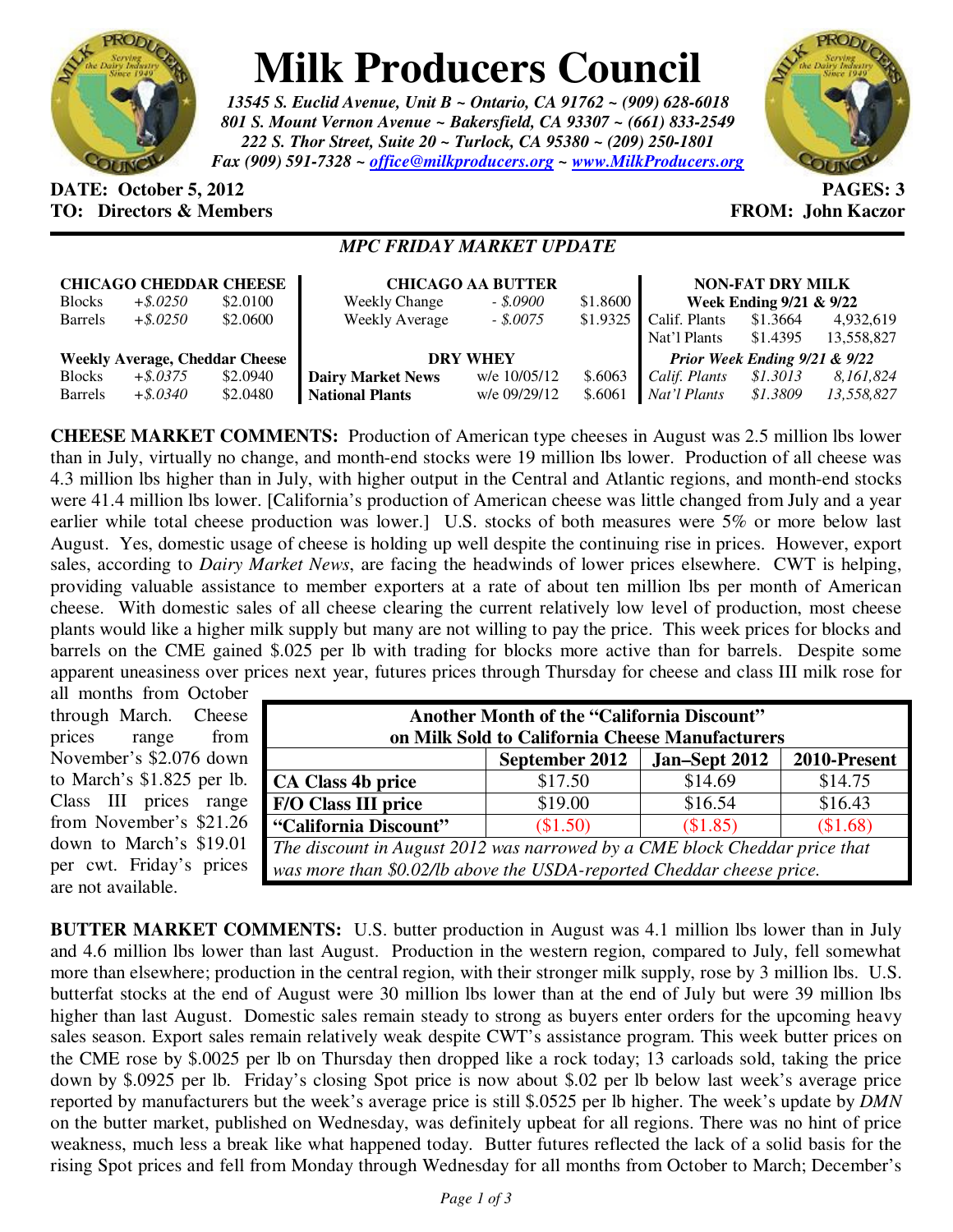price fell the most, to \$1.782 per lb, at which point the prices level out. Friday's prices are not available at press time.

**POWDER MARKET COMMENTS:** The market for nonfat powders continues to tighten. Production of nonfat dry milk in August fell by a record amount, 45.5 million lbs from July. Month-end stocks were 23.4 million lbs lower than in July and 62 million lbs lower than last August. Sales during the month exceeded production by 25 million lbs. Production of skim milk powder rose to 40.3 million lbs, the  $5<sup>th</sup>$  highest monthly level in the eight years it has been reported – 3.1 million lbs more than July and 1.6 million lbs more than last August. Stocks of SMP are not published, however, it is assumed what is made is soon shipped because SMP is made solely for export purposes. Prices reported this week to AMS and CDFA for very low volumes shipped last week were up by \$.045 and \$.046 per lb, respectively. The "mostly" prices this week top out at \$1.60 per lb for all regions, still reflecting a much wider than normal range. Buyers confronted with prices at the top end are balking either because re-sales are available at lower prices or, according to *DMN*, because some with ample supplies believe lower prices may be lower next month. They may be mistaken. *DMN* reports domestic and export sales are steady. The market for buttermilk powder is seasonally strong. Prices have risen almost to parity with those for NFDM. BMP production in August was 200,000 lbs lower than in July and stocks fell by 3.5 million lbs.

**WHEY PRODUCTS MARKET COMMENTS:** Production of dry whey in August was slightly lower than in July but stocks fell by 9.3 million lbs. *DMN* describes the market for dry whey in the Central region to be steady to lower and firm in the West. The difference seems to be related to how readily available shipments may be and, of course, how high the prices have gotten at the high end of the price ranges. The mid-point of the "mostly" prices this week are \$.585 per lb in the Central/East region and \$.6063 in the West. The average price for manufacturers' shipments last week was \$.6061 per lb. Despite the obvious tightening of this market some buyers in the Central region tell *DMN* spot supplies seem to be available from a number of sources. The reasons for the firm western market is the current low level of cheese production (meaning less whey) and the increase in production of whey protein concentrates and isolates (also meaning less whey for drying). Production of the less concentrated WPC in August bucked the recent trend; production was 9.9% higher than in July while production of the more concentrated WPC was 5.4% lower. WPC stocks were 1.5 million lbs lower for the month. Production of whey protein isolates was up by 9.1% and stocks were slightly lower. CME futures prices through Thursday this week were higher for the October-December period and lower for the following three months. The high price for the "six pack" is December's \$.638 per lb; the low is March's \$.605 per lb.

\*\*\*

#### **FRED DOUMA'S PRICE PROJECTIONS…**

| Oct 5 Est:      |  |  | Quota cwt. \$20.09 Overbase cwt. \$18.39 Cls. 4a cwt. \$17.50 Cls. 4b cwt. \$19.63 |
|-----------------|--|--|------------------------------------------------------------------------------------|
| Sept '12 Final: |  |  | Quota cwt. \$18.43 Overbase cwt. \$16.73 Cls. 4a cwt. \$16.62 Cls. 4b cwt. \$17.50 |

**\*\*\*** 

**PRICES ARE MIXED IN THIS WEEK'S GLOBAL AUCTION:** *(by J. Kaczor)* While the prices were mixed in this week's global auction, the average winning price for all products sold rose for a fifth straight time since the recent low on July 17<sup>th</sup>. The increase in the AWP over that period was \$.24 per lb, or 19%. The products of greatest interest to Fonterra are anhydrous milkfat, skim milk powder and whole milk powder because they represent about 90% of all products offered in the auction and, according to a recent report by NZX, more than one half of New Zealand's production of those products. Only whole milk and buttermilk powder were higher than the previous auction held two weeks ago but all prices were higher than on July 17, the most recent low point for the auction's AWP. Looking back a little further to the May 15<sup>th</sup> auction, which is the lowest point this year for the AWP, the price recovery is 25%. The line of products did not change from May 15 but the volume in this week's sale was 50% higher than in mid-May and was weighted heavily towards WMP.